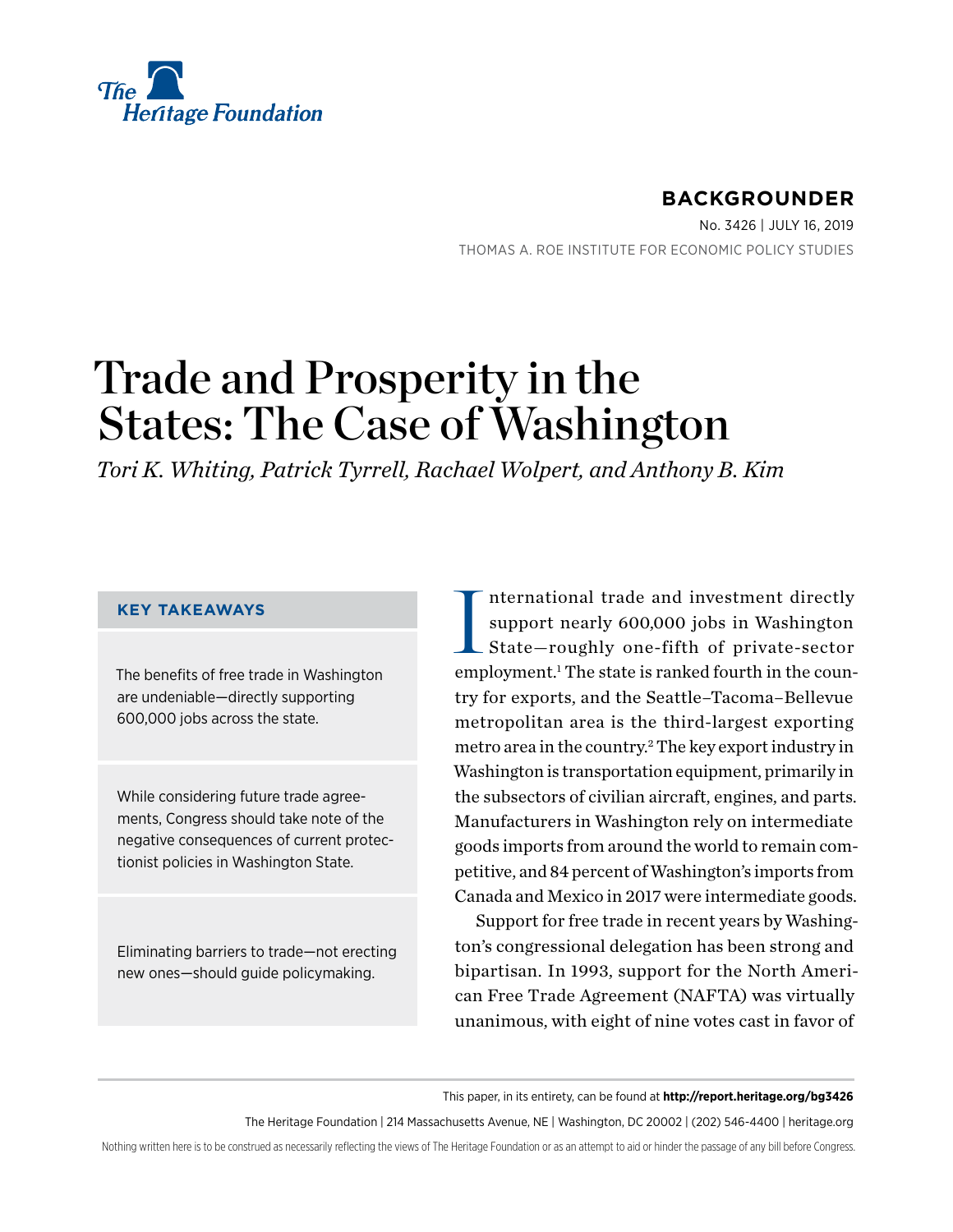the agreement. The most recent votes cast by Washington's congressional delegation were unanimously in support for free trade, signaling that the Members recognize the vital role that international trade plays in the state's economy.

The congressional delegation from Washington could have the opportunity to vote on the United States–Mexico–Canada Agreement (USMCA) and advise the Trump Administration as it negotiates new trade agreements with Japan, the European Union, and the United Kingdom. It is crucial that these negotiations seek to ease and facilitate the freedom of Americans to buy and sell around the world, not to erect new barriers. Members from Washington should also push for the United States to unilaterally eliminate trade barriers, including the tariffs imposed by the Trump Administration over the past two years.

## Washington Ranked Fourth for Exports

In 2017, Washington's goods exports were valued at roughly \$77 billion. Almost 90 percent of the 12,000 companies that export from Washington were small and medium-sized businesses. In 2016, Washington's goods exports supported 332,599 jobs, 91 percent of which were in manufacturing.3 Exports from Washington have increased by 141 percent since 2000, including a 742 percent increase in exports to China.

In the services sector, Washington's exports grew by approximately 50 percent between 2007 and 2017, from \$18.4 billion to \$27.5 billion, including exports in categories such as royalties and license fees and travel services. Washington services exports supported 150,140 jobs in 2017.<sup>4</sup> This services trade growth is a representation of the broader direction of trade in the U.S. While goods trade continues to grow, services are becoming vital to the economy.

As shown in Chart 1, Washington's top export industry is transportation equipment, valued at \$43.9 billion. This industry accounts for over 50 percent of Washington's entire goods export market. The remaining largest categories include agricultural products (\$10.5 billion), computers and electronic products (\$4.2 billion), processed foods (\$3.2 billion), and machinery (\$2.1 billion).<sup>5</sup> Major export subsectors including civilian aircraft, engines, and parts lead the state's exports; followed by corn, soybeans, wheat, petroleum, medical devices, and potatoes.<sup>6</sup>

Washington's largest export markets are China and Canada, with exports from the state totaling \$18.3 billion and \$8.0 billion, respectively. These two nations comprise a third of all of Washington's goods exports. Besides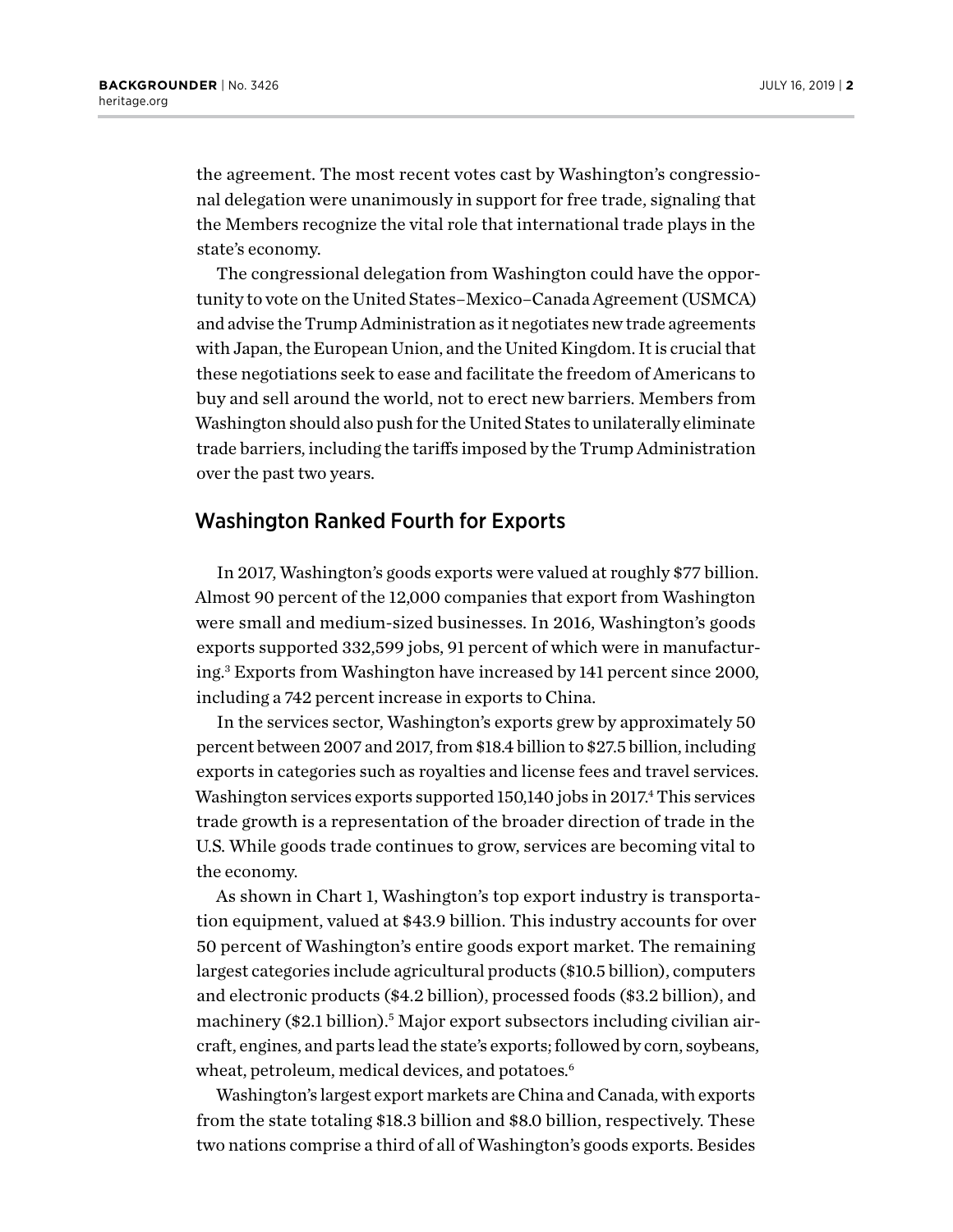## **Washington's Leading Exports in 2017**



China and Canada, Washington's top five export markets include Japan (\$5.4 billion), the United Arab Emirates (\$4.1 billion), and South Korea (\$3.3 billion). In 2017, around a quarter of Washington's exports went to countries with which the U.S. has a free trade agreement (FTA). And, since 2007, this number has increased by approximately 24 percent.<sup>7</sup>

**Transportation Equipment Exports Lead in Washington.** Washington's annual export values make it the fourth-largest exporting state. Civilian aircraft, engines, and parts, which are by far the most prevalent subsector of transportation equipment exported from Washington, were valued at roughly \$41.8 billion in 2018.<sup>8</sup> The success in this area is due in large part to Washington State being home to one of Boeing's leading manufacturing plants, which "hired more than 8,500 new employees in Washington state in 2018, extending its status as the largest private employer in the state."9

**Trade Benefits Washington Farmers and Ranchers.** Washington State's agricultural exports have more than tripled since 2000 (in nominal dollars).10 The state ranks 11th in the United States in agricultural exports, with more than \$4 billion in 2017.<sup>11</sup>

Leading agricultural exports include fresh fruit, processed fruit, processed vegetables, and other plant products.12 Washington State ranks first in the U.S. for production of nine specific agricultural products: hops, pears, concord grapes, spearmint oil, sweet cherries, apples, red raspberries, cultivated blueberries, and wrinkled seed peas.<sup>13</sup>

Washington farmers and ranchers receive over 23 times more income from exports than they do from federal support payments.<sup>14</sup> Furthermore, only about one Washington farm in six receives federal support, but nearly 100 percent of farms benefit either directly or indirectly from exports.15 This suggests that farmers in Washington have a lot to lose through adverse trade policy.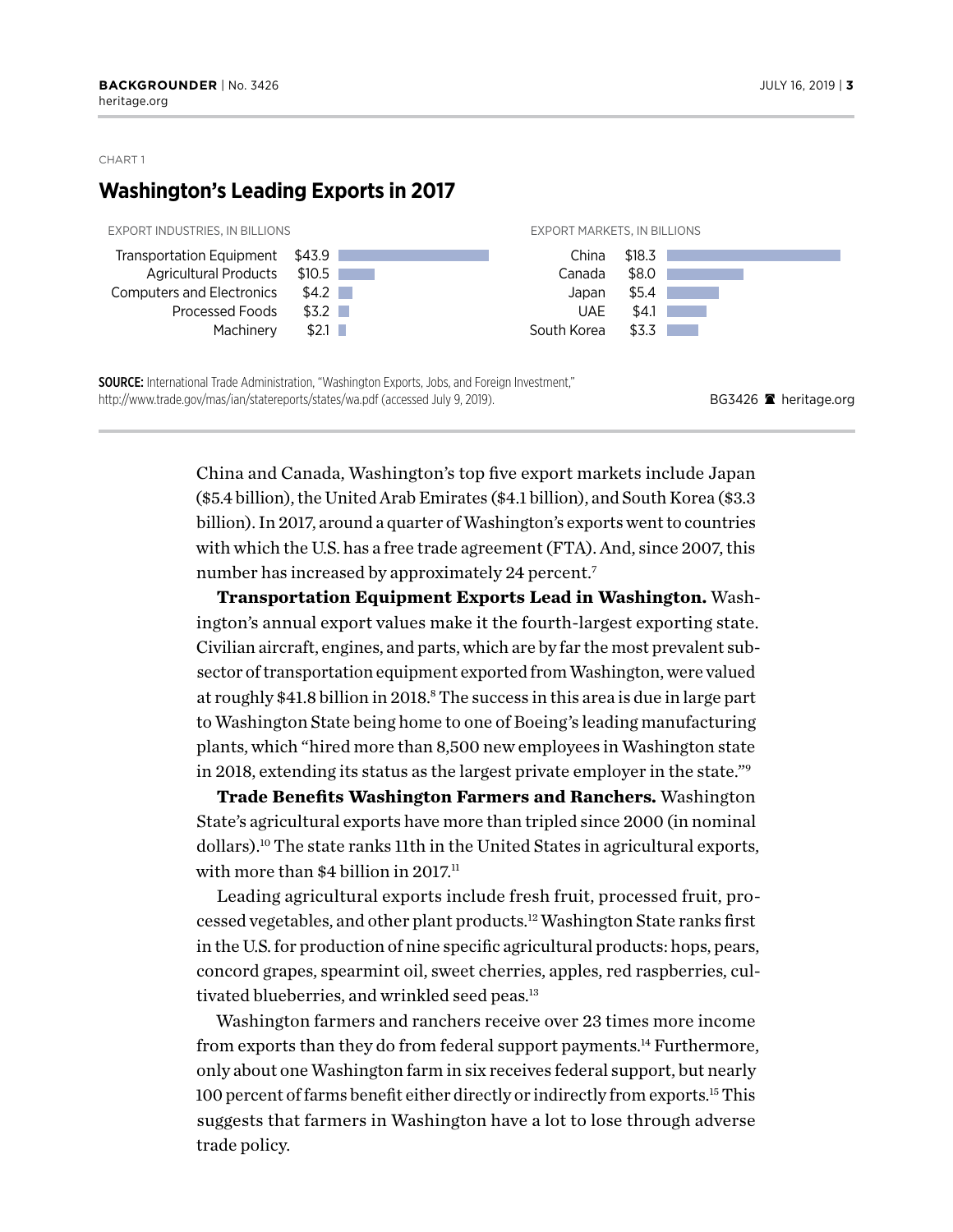In 2018, *The Seattle Times* predicted economic losses due to a potential trade war with China: "Nearly 154,000 of Washington's employees work in industries that would be affected by China's countermeasures, a higher number of workers than in any other state besides California or Texas." They go on to write, "By one measure, Washington would be the worst off of any state in the nation. Jobs in directly affected industries here make up 4.8 percent of the total workforce, a larger share than in any other state.16

As *The Seattle Times* predicted, Washington farmers were heavily impacted by the tariff increases. On January 28, the retired president of the Association of Washington Business, Don Brunell, wrote about the dramatic impact of the tariffs: Sales of sweet cherries to China from the Pacific Northwest fell nearly 50 percent from 2017 as rival growers in Turkey stepped in to meet demand, leaving farmers reeling from their losses as they struggled to find new markets and fought to keep existing customers through expensive buyer incentives.<sup>17</sup> By May 20, there were reports that overseas shipments of Washington apples, dairy products, wheat, and seafood had plummeted due to the increased tariffs, and Washington winemakers were experiencing a freeze in what had been rapid growth in exports to China because of retaliatory duties totaling 91 percent.<sup>18</sup>

## Imports Vital for Washington

While exports are crucial, the gains from the other side of trade are often overlooked. Imports are not only consumed by Americans every day, they are vital inputs for manufacturing and other U.S. industries. In 2018, Washington imported roughly \$55.6 billion in goods, including intermediate goods, such as crude oil, aerospace parts, and electrical machines.<sup>19</sup> Washington's top three import markets in 2018 were China, Canada, and Japan, and 84 percent of Washington's imports from Canada and Mexico in 2017 were intermediate goods.20

Washingtonians are gouged on a daily basis by double-digit U.S. taxes on imported products like shoes and T-shirts. In 2016, the average U.S. tariff rate for shoes and clothing was 13.1 percent—which is more than 13 times higher than the average tax on other imports. Clothing and shoes account for 5 percent of U.S. imports, yet duties on textiles and apparel generated 40 percent of U.S. tariff revenue in 2016.<sup>21</sup> In total, these import taxes cost Washington residents more than \$1 billion in 2017.<sup>22</sup> They are especially harmful to low-income consumers in Washington State and across the country.23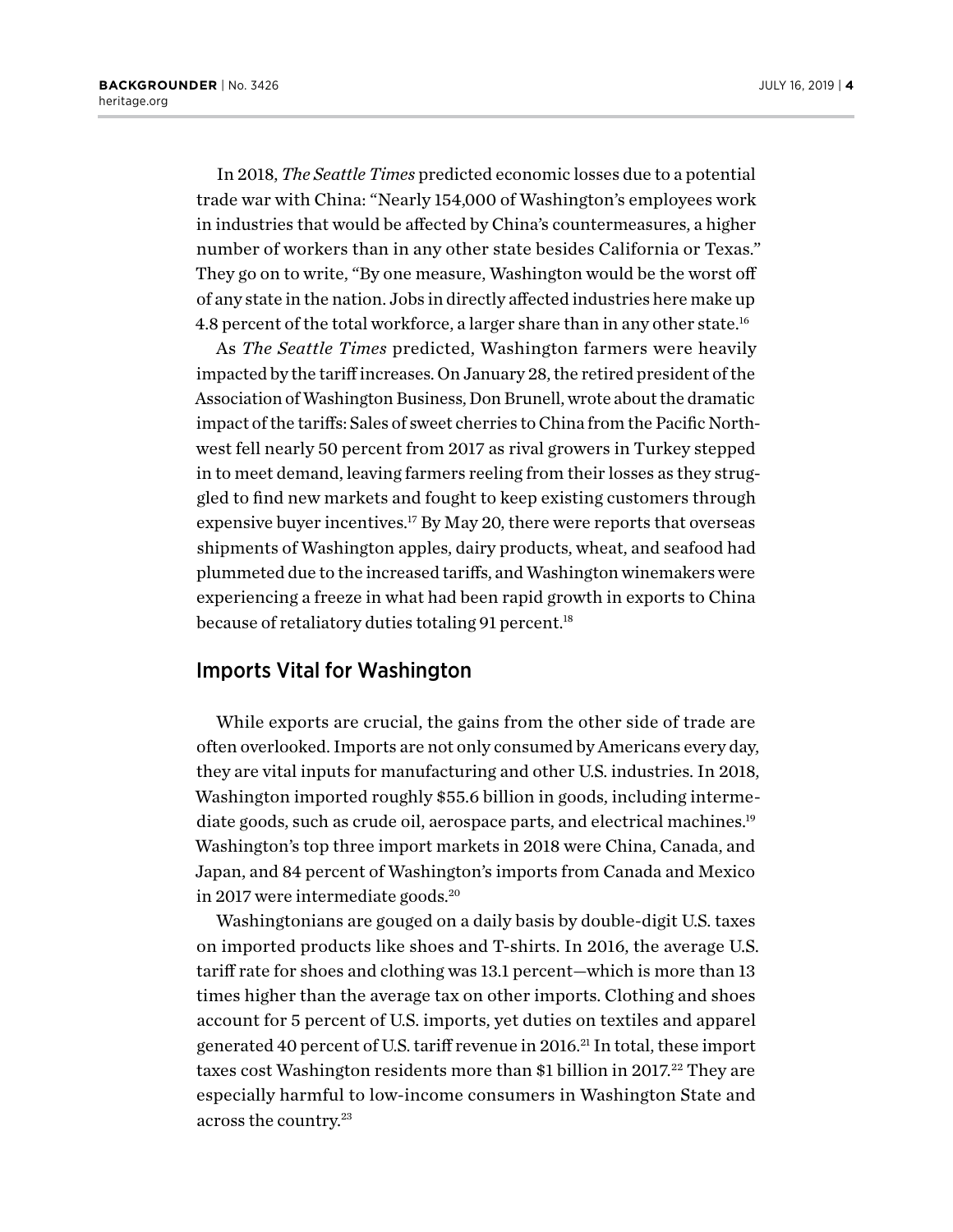## China Tariffs Hurting Washington

In May 2019, President Donald Trump called for the U.S. Trade Representative to begin placing additional tariffs of up to 25 percent on \$300 billion worth of Chinese goods.<sup>24</sup> This means that the Trump Administration has now imposed upwards of \$550 billion in tariffs on Chinese goods.<sup>25</sup> Since Washington accounts for roughly 14 percent of all U.S. exports to China, these tariffs could severely affect the state's economic climate. It is estimated that the current tariffs on imports will cost Washington 24,000 jobs over three years, and if President Trump follows through with threats to impose tariffs of 25 percent on all remaining goods from China, as many as 2 million American jobs could be at risk.<sup>26</sup>

Much of the harm inflicted by the President's tariffs has been felt by manufacturers, but Washington's agricultural sector could also suffer from China's retaliation. In 2017, of Washington's \$4 billion worth of tariffed goods, agricultural products accounted for \$1 billion alone, and companies across the state are feeling the impact.<sup>27</sup> Darigold, a cooperative of dairy farmers in Washington, saw sales plummet in summer 2018. Almost immediately after Darigold executives opened an office in Shanghai, China raised tariffs on dairy products from 10 percent to 25 percent in response to President Trump's own tariff measures. As a result, the cooperative lost \$50 million worth of Chinese sales.<sup>28</sup>

F.C. Bloxom Company, a Seattle-based produce exporter, is also expressing its concern for the trickle-down effects of President Trump's policies. Prior to the second round of retaliatory tariffs, the company estimated that its orders would be around \$4.5 million, but its Chinese partners in Shenzhen said they would be looking elsewhere should Trump impose new tariffs. This came to fruition when President Trump increased tariffs on \$200 billion worth of goods from 10 percent to 25 percent earlier this spring. F.C. Bloxom remains uncertain of how it will not only keep its business afloat, but also how this loss will affect business for its growers, packers, and shippers.29

The new tariffs vary in rate, but the overall effect has been consistent: increased prices for both imported and domestic products covered by the tariffs. It is time for them to go, before the negative effects on Washington, and the rest of the country, get worse.

## The Buy American Act

Many U.S. government policies have unintended harmful consequences. The Buy American Act of 1933, for instance, requires projects funded by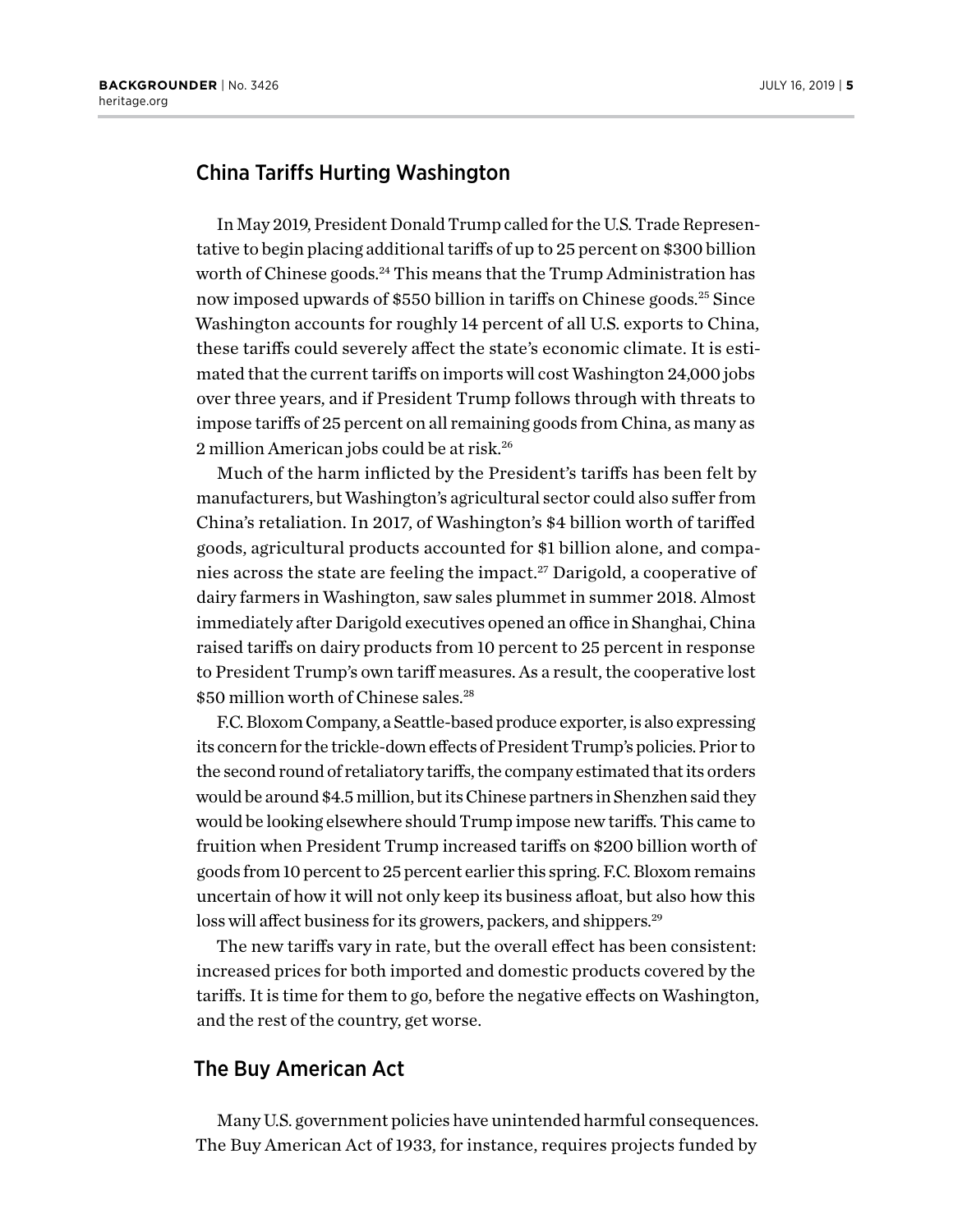federal dollars to use U.S.-made products, instead of the best-made products at the best prices.

This can waste taxpayer dollars that would be better left in the pocketbooks of American families. It can add costly delays to projects if domestic products are not readily available. A state or local agency can obtain a waiver in some cases where American-made products do not exist, but the process takes time. Meanwhile, the laws can cause safety issues when old infrastructure or transportation equipment has to be used past its advisable use date. Other issues arise when the American-made sources used are not as durable as a foreign source the state or local government would otherwise use.

Because of the Buy American Act, Washington State has experienced many difficulties and hang-ups in the maintenance of the Marine Highway, a federally funded ferry service that provides vital freight and passenger links between Washington, British Columbia, and remote towns and villages in Alaska, many of which have no road connections. These vital ferries require specialized parts made only in certain countries around the world and require congressional approval for use in the U.S. The act's bureaucratic barriers cause extreme maintenance delays, as illustrated by the recent attempts to replace the aging *Tustumena* ferry.

The *Tustumena* ferry was built in 1964. The ferry has been put out of service for age-related repairs for long stretches twice over the past decade, leaving towns, such as Unalaska, without ferry service for years at a time. As an article in the *Juneau Empire* explains:

The Tustumena's distinctive aft elevator makes it one of only two ships that can deal with the vast tides and fixed docks at remote western ports. The other ship, the Kennicott, is also one of the few that can travel between Alaska and Washington state, which means it doesn't make the "chain run" to Unalaska.<sup>30</sup>

At the time of that writing, in 2017, because the *Tustumena* was offline, Unalaska had been without ferry service for an entire year. The ship missed its first scheduled voyages of 2018 and 2019 due to age-related repairs both years.31 Because a *Tustumena* replacement vessel must adhere to Buy American Act requirements, it was estimated in 2017 that building a new *Tustumena-*type ferry would require 75 waivers. As of May 8, 2019, the timeline to build a replacement vessel for the *Tustumena* remained uncertain.<sup>32</sup>

The Buy American Act also snarled an Alaska ferry terminal. In December 2013, a storm damaged a ferry terminal in Gustavus and the state needed three Buy American waivers to fix it. One of the waivers was needed for steel support cables that were a patented design from Great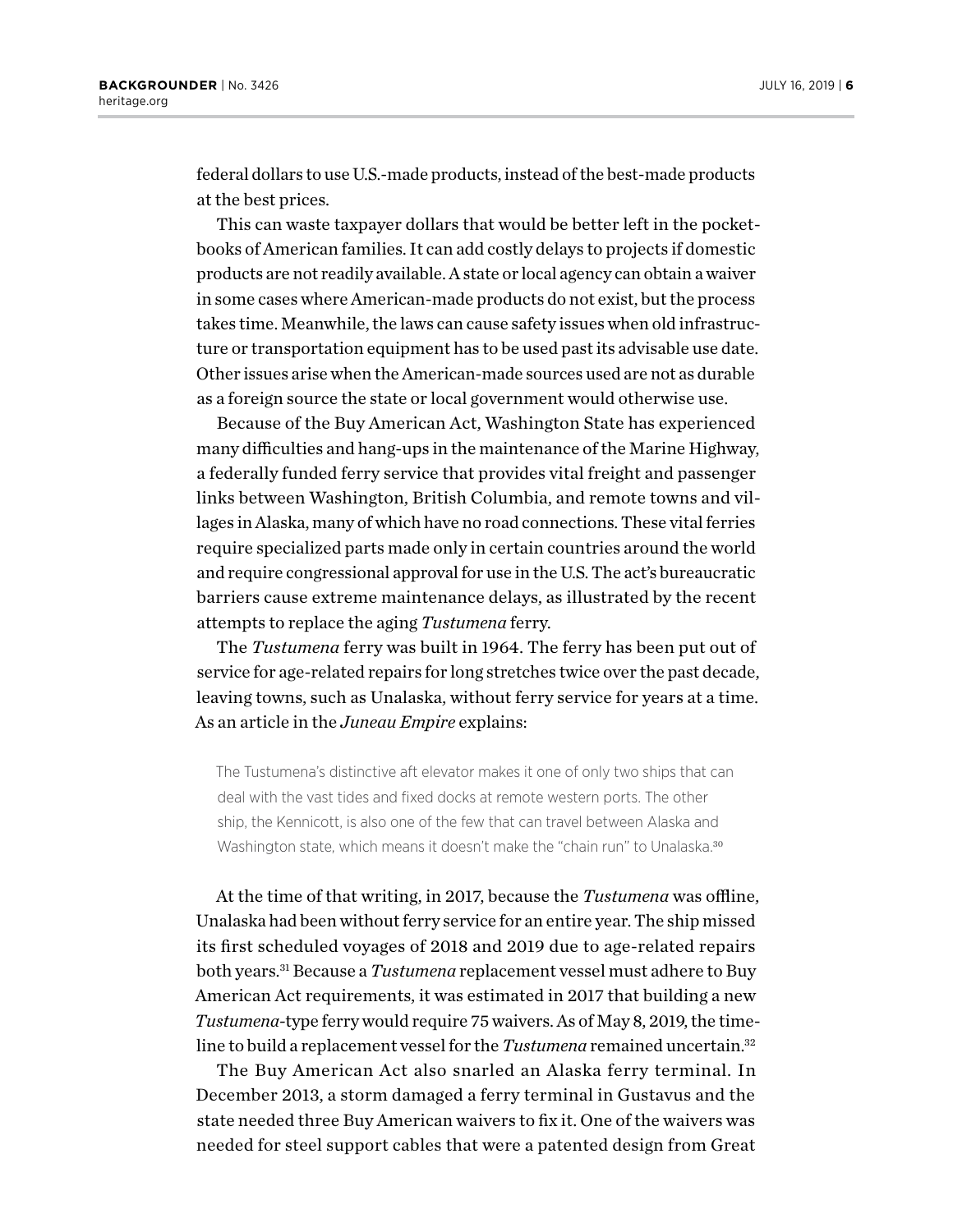Britain. The only compatible American cables that were available were guaranteed for only two years, while the British-made cables were guaranteed for 10 years.

Alaska Department of Transportation spokeswoman Aurah Landau stated that the American cables are "not really a good solution for the state. We'd have to pay the maintenance costs. If we can't get them from the manufacturer, we either have to redesign or build as much as we can and hope the waiver comes through."33

## Protectionism on the High Seas

The U.S. government also has a series of shipping and passenger laws that increase the cost of transportation on waterways. The Jones Act requires all ships transporting goods within the U.S. to be U.S.-built, U.S.-owned, and at least 75 percent U.S.-crewed.

U.S.-built vessels are six to eight times more expensive than ships built abroad.34

Because the Jones Act forbids the use of more affordable foreign-built ships for domestic shipping, it serves as a major impediment to transporting goods from one U.S. port to another, which in turn contributes to air pollution and traffic congestion on U.S. highways. Since 1980, the volume of goods transported between U.S. coastal ports has been cut in half.35

The Jones Act has been an obstacle to prosperity in Washington State even more than in most other states because of the large amount of seafaring activity that happens there. The recent story of American-built fishing trawler *America's Finest* is a case in point of how the Jones Act has caused Washington State to lose jobs.

Fisherman's Finest is an American fishing company headquartered in Washington State. The company commissioned a ship, *America's Finest*, for \$75 million from a shipyard in Anacortes, Washington. In building the vessel, the shipyard violated Jones Act stipulations, which require that ships plying U.S. waters be built with no more than 1.5 percent foreign steel. *America's Finest* contains 7 percent steel cold-formed in the Netherlands, which the Coast Guard interpreted as "fabrication," thus keeping the ship legally banned from fishing American waters.

The efforts of Fishermen's Finest to appeal to the Coast Guard for a waiver were foiled for a long time by the town of Unalaska and its mayor, who stood to lose tax revenue and business from processing fishing deliveries in the Bering Sea if Fishermen's Finest were granted a waiver to the Jones Act.36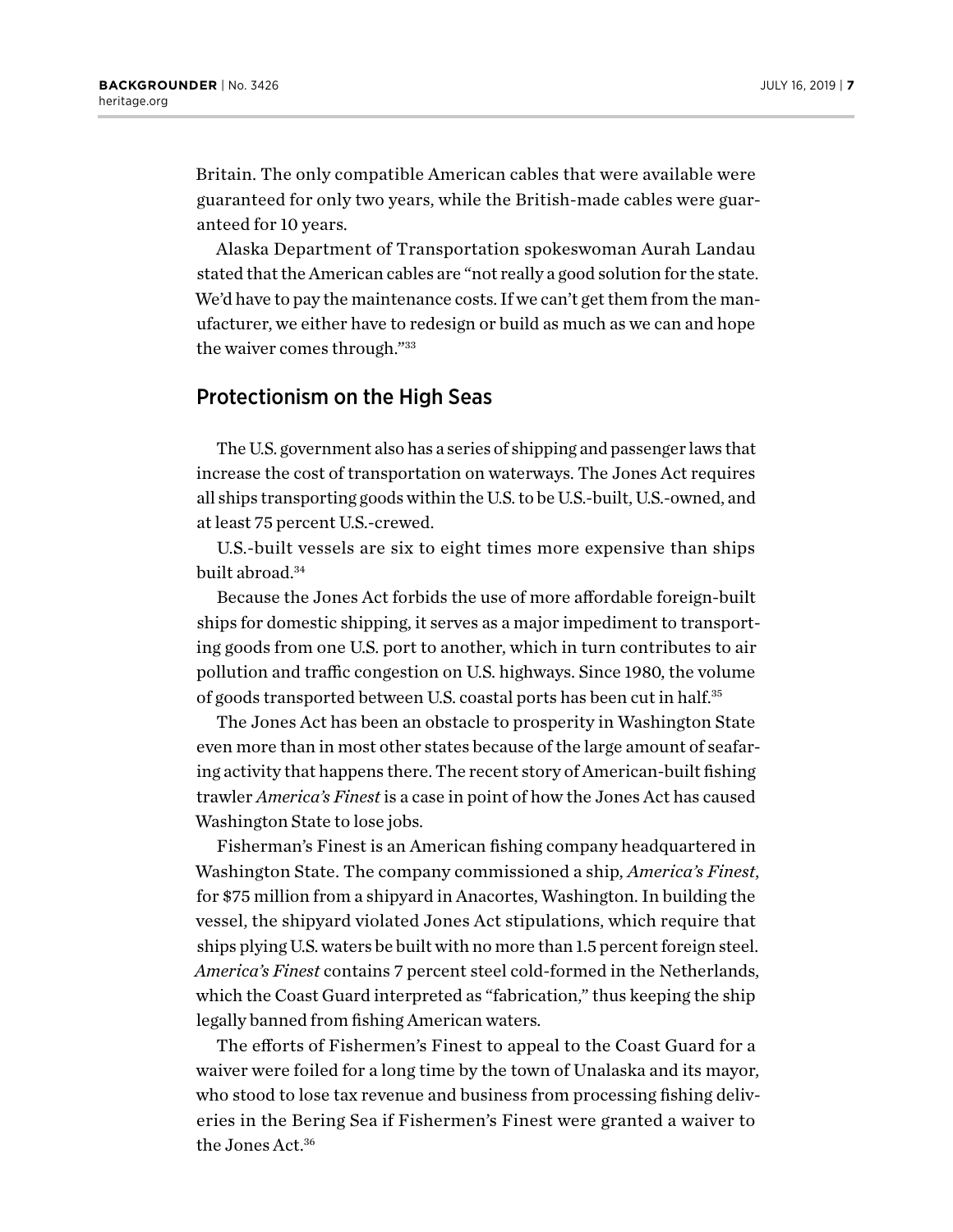*America's Finest*'s Jones Act waiver was not cleared by Congress until December 2018. The nearly two-year bureaucratic delay kept the future of the whole Fisherman's Finest company in limbo, causing layoffs at the shipyard that built the ship, as well as lost fishing jobs on board the vessel, and millions in lost economic activity that would have come into Washington State. In a further bureaucratic snafu, the waiver itself created a new headache for the company because attached to the waiver were catch limits on 53 different types of fish at the urging of rival Pacific Northwest fishing companies which will force the *America's Finest* crew to throw caught (and dead) fish overboard if the fishermen unintentionally exceed the limits.<sup>37</sup>

One of the most common refrains from Jones Act supporters is that the Jones Act protects the jobs of American shipyard workers and of U.S. seamen; however, the evidence from Washington State clearly points in the opposite direction—the direction of lost jobs.

Like the Jones Act, a similar protectionist law was enacted in 1886: the Passenger Vessel Services Act (PVSA), which requires the use of U.S.-built vessels for domestic passenger transportation. In the 133 years since, the building of U.S. ships has become prohibitively expensive. Because of this, it is rare to see a company offering a cruise along the west coast of the United States or from Washington State to Alaska—unless it includes a stop in Canada, in which case affordable foreign-built ships can be used.

Because of this, cruise ships from the West Coast to Alaska mostly depart from Vancouver. Vancouver hosts three times as many cruise-ship sailings as Seattle.<sup>38</sup> Without the PVSA, dozens more cruises would fill Washington State ports daily, and hundreds of millions of cruise-ship-generated revenues would remain in the state economy, creating thousands of total jobs for Washington longshoremen, bellhops, tour guides, taxi drivers, and farmers, among others.

In 1998, the chairman of the Western States Tourism Policy Council, which represents the state tourism office of Washington State, testified before Congress in support of reforming the PVSA:

Ironically, most of the passengers aboard cruise ships today are Americans. Yet they are prevented from sailing to their own country by their own government. Instead, our Government has forced Americans to visit other countries if they want to take a cruise vacation. I ask, "What's wrong with this picture," and I answer, "It's the Passenger Services Act." . . . Imagine, if America's ports were open to cruises, cruise ships would soon call on a regular basis at the Great Lakes, New England, along the Mid-Atlantic Seaboard, from Charleston south around the entire State of Florida and through the Gulf Coast. New Orleans and Texas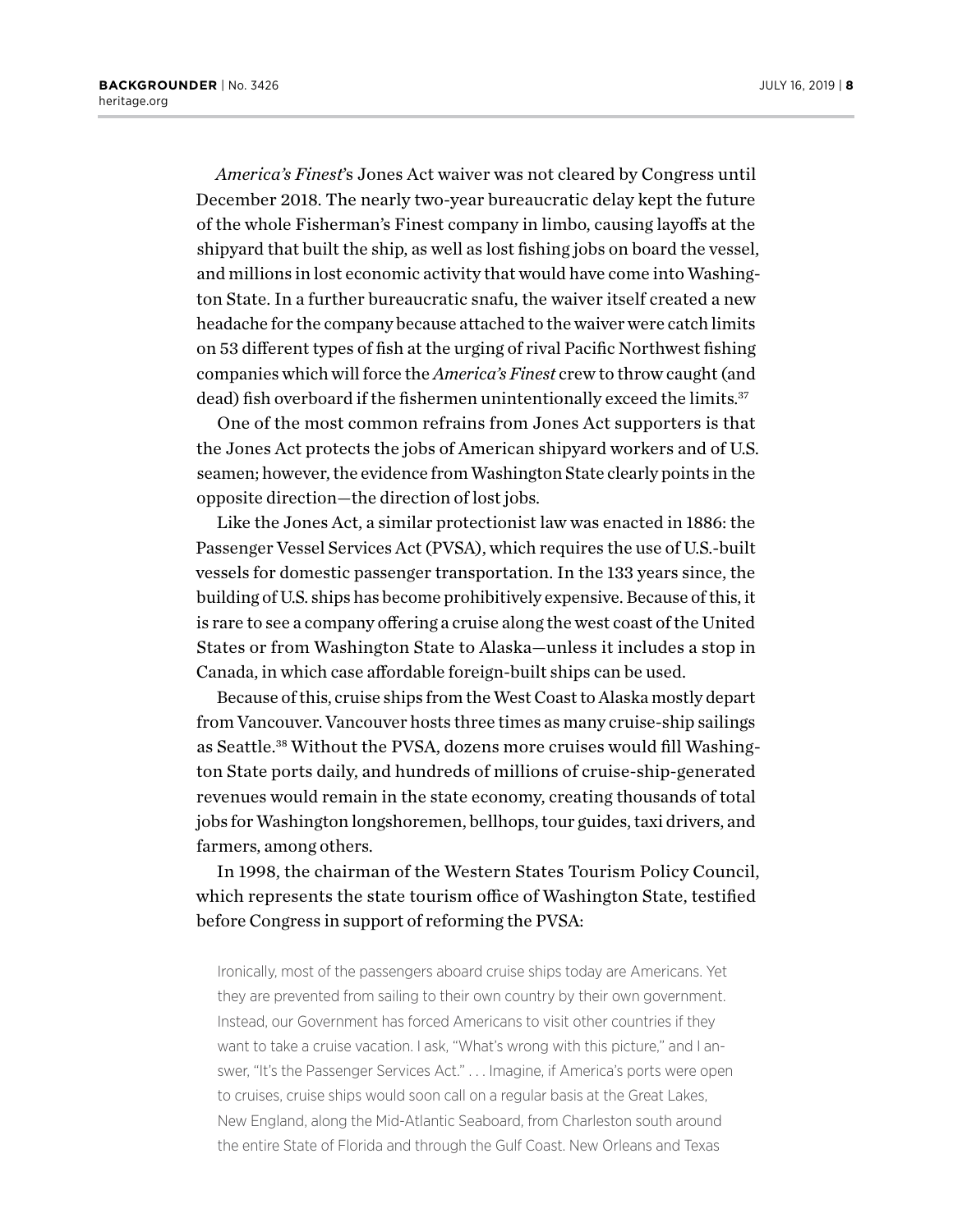## **Washington's Top Five Sources of Foreign Investment Jobs**



SOURCE: Bureau of Economic Analysis, "Activities of U.S. Affiliates of Foreign Multinational Enterprises: Preliminary 2016 Statistics," https://www.bea.gov/international/activities-us-affiliates-foreign-multinational-enterprisespreliminary-2016-statistics (accessed July 9, 2019).

BG3426 <sup>a</sup> heritage.org

would be opened up, as would the entire west coast, Alaska and to and from the mainland to the Hawaiian Islands. Additional tours from coastal ports would lead inland, spreading economic and job benefits throughout our country.<sup>39</sup>

Americans use foreign-built cars, trucks, and aircraft for domestic transportation. Allowing them to also use foreign-built ships would have tremendous benefits for Washington State and other parts of the country.

## Foreign Direct Investment Creates Jobs

In addition to exports, foreign direct investment (FDI) significantly benefits the economy and helps to create jobs. Roughly 115,500 Washingtonians were employed by foreign-owned companies in 2016, accounting for 4 percent of all private-sector employment, and 28 percent of manufacturing employment.40 As shown in Chart 2, Washington's top five sources of FDI employment represent roughly 65 percent of all FDI jobs in the state: the United Kingdom (19,700 jobs), Canada (17,200 jobs), Japan (15,900), Germany (15,600 jobs), and France  $(9,800)$  jobs).<sup>41</sup>

There are countless examples of foreign investment creating jobs for Washingtonians in a variety of industries, including manufacturing. In 2018, ACG Biologics, a contract development and manufacturing organization with a focus on clinical products, established its global headquarters in Bothell, Washington.42 The company currently boasts 850 employees across the globe, and its new headquarters, which includes administrative offices and labs for continued research and development, is another open door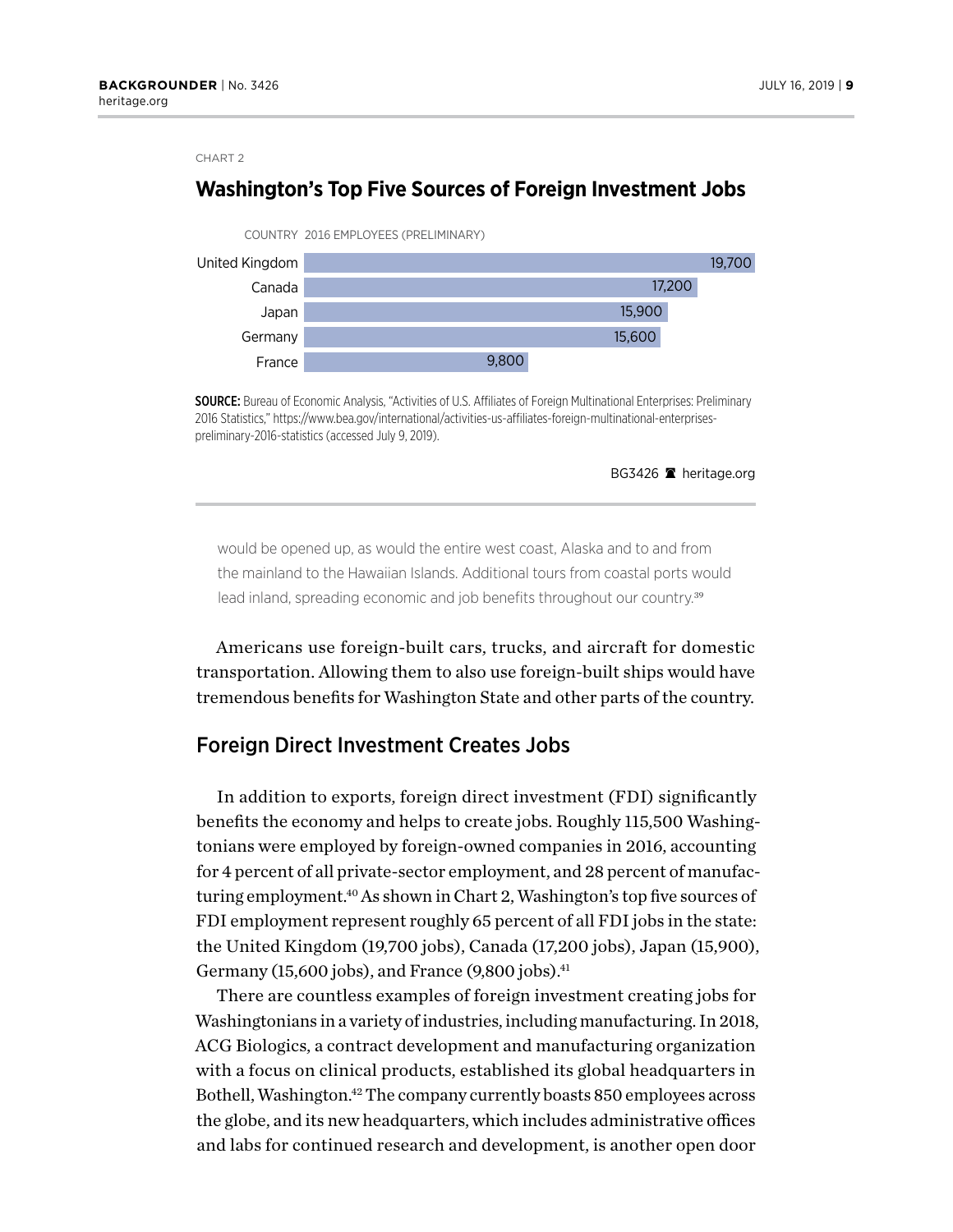

# **Washington Private-Sector Employment**

BG3426 <sup>a</sup> heritage.org SOURCE: Bureau of Labor Statistics, "State and Metro Area Employment, Hours, & Earnings," https://www.bls.gov/sae/ (accessed July 9, 2019).

for hiring in Washington.43 When making their decision, company officials recognized Washington's growing life sciences sector, and felt that establishing a home base in Bothell was a "meaningful step for AGC Biologics in [its] continued expansion into the United States."<sup>44</sup>

SVZ-USA, a Netherlands-based food processing facility, also recognized Washington's potential. In April 2019, the company added 17 new manufacturing jobs in Othello.<sup>45</sup> And that is not all: The company believes that its success "requires long-term relationships with customers, farmers, employees, and the communities in which [it] operate[s]." Not only does SVZ-USA hope to provide more business by seeking local partnerships for its agro supply needs, the company is also actively involved in the Othello Career Showcase—a community-sponsored event that introduces grade school students to local companies as a means of exploring careers and opportunities in their own neighborhoods.46

## No Net Job Loss from Trade

Free trade skeptics often claim that millions of American jobs have been lost due to economic openness. The Economic Policy Institute claimed in a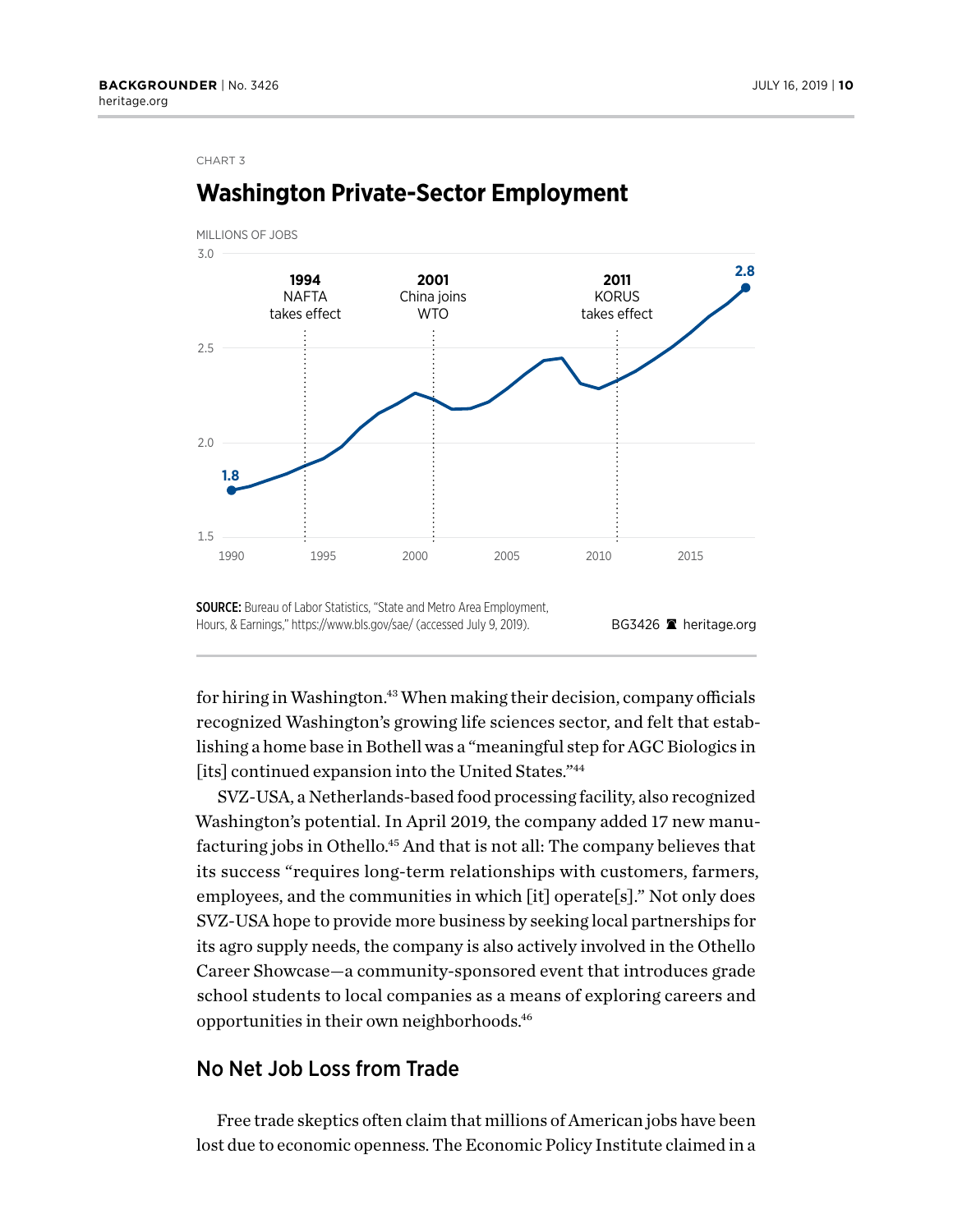## **How Washington Voted on Trade Agreements**

|                        |      | U.S. HOUSE OF REPRESENTATIVES |     |                  |                | <b>U.S. SENATE</b> |    |                |  |
|------------------------|------|-------------------------------|-----|------------------|----------------|--------------------|----|----------------|--|
| <b>Trade Agreement</b> |      | All Members                   |     | Washington       |                | All Members        |    | Washington     |  |
| <b>NAFTA</b>           | 1993 | 234                           | 200 | 8                |                | 61                 | 38 | $\overline{2}$ |  |
| <b>WTO</b>             | 1994 | 288                           | 146 | $\boldsymbol{8}$ | $\mathbf{1}$   | 76                 | 24 | $\overline{2}$ |  |
| China PNTR*            | 2000 | 237                           | 197 | $\mathbf{8}$     | $\mathbf{1}$   | 83                 | 15 | $\overline{2}$ |  |
| CAFTA-DR**             | 2005 | 217                           | 215 | $\overline{4}$   | 5              | 55                 | 45 | $\overline{2}$ |  |
| Colombia               | 2011 | 262                           | 167 | $\overline{8}$   | $\mathbf{1}$   | 66                 | 33 | $\overline{2}$ |  |
| Korea                  | 2011 | 278                           | 151 | 9                | $\overline{O}$ | 83                 | 15 | $\overline{2}$ |  |
| Panama                 | 2011 | 300                           | 129 | $\overline{9}$   | $\mathbf 0$    | 77                 | 22 | $\overline{2}$ |  |



| <b>U.S. SENATE</b> |             |                |                |  |  |  |  |  |  |
|--------------------|-------------|----------------|----------------|--|--|--|--|--|--|
|                    | All Members | Washington     |                |  |  |  |  |  |  |
| 61                 | 38          | $\overline{2}$ | 0              |  |  |  |  |  |  |
| 76                 | 24          | $\overline{2}$ | 0              |  |  |  |  |  |  |
| 83                 | 15          | $\overline{2}$ | $\overline{O}$ |  |  |  |  |  |  |
| 55                 | 45          | $\overline{2}$ | 0              |  |  |  |  |  |  |
| 66                 | 33          | $\overline{2}$ | 0              |  |  |  |  |  |  |
| 83                 | 15          | $\overline{2}$ | 0              |  |  |  |  |  |  |
| 77                 | 22          | $\overline{2}$ | o              |  |  |  |  |  |  |

\* Permanent normal trade relations

\*\* Central America–Dominican Republic FTA

SOURCE: Govtrack.us, https://www.govtrack.us/ (accessed July 9, 2019).

BG3426  $\blacksquare$  heritage.org

report that 55,900 jobs in the state of Washington were "lost or displaced by the goods trade deficit with China between 2001 and 2013."47 This claim is misleading because it attempts to draw a direct, causal relationship between these jobs and what is often referred to as the "China shock." This claim also leaves out a fundamental aspect of trade, and any other driver of competition and innovation in an economy: creative destruction. Yes, trade can result in the elimination of some jobs in less-efficient sectors, but new jobs are created in more-efficient sectors. Similar effects can be observed in relation to technological advancements.

Contrary to popular belief, there has been no net job loss in Washington, or in the U.S. more broadly, due to trade with China or any other country. In fact, as Chart 3 shows, private-sector employment in Washington increased by nearly 1.1 million jobs between 1990 and 2018, despite the U.S. entering NAFTA in 1994 and China joining the World Trade Organization in 2001.48 Any claims otherwise fail to present the full details of the data and economic situations being discussed.

**Support for FTAs.** Chart 4 shows that Washington's congressional delegation has remained committed to supporting free trade. In 1993, support for NAFTA was virtually unanimous, with eight of nine total votes cast in favor of the agreement. Washington's Senators also voted in favor of NAFTA and that unanimous, and at times bipartisan, support for trade agreements has remained firm over the years. The only FTA largely opposed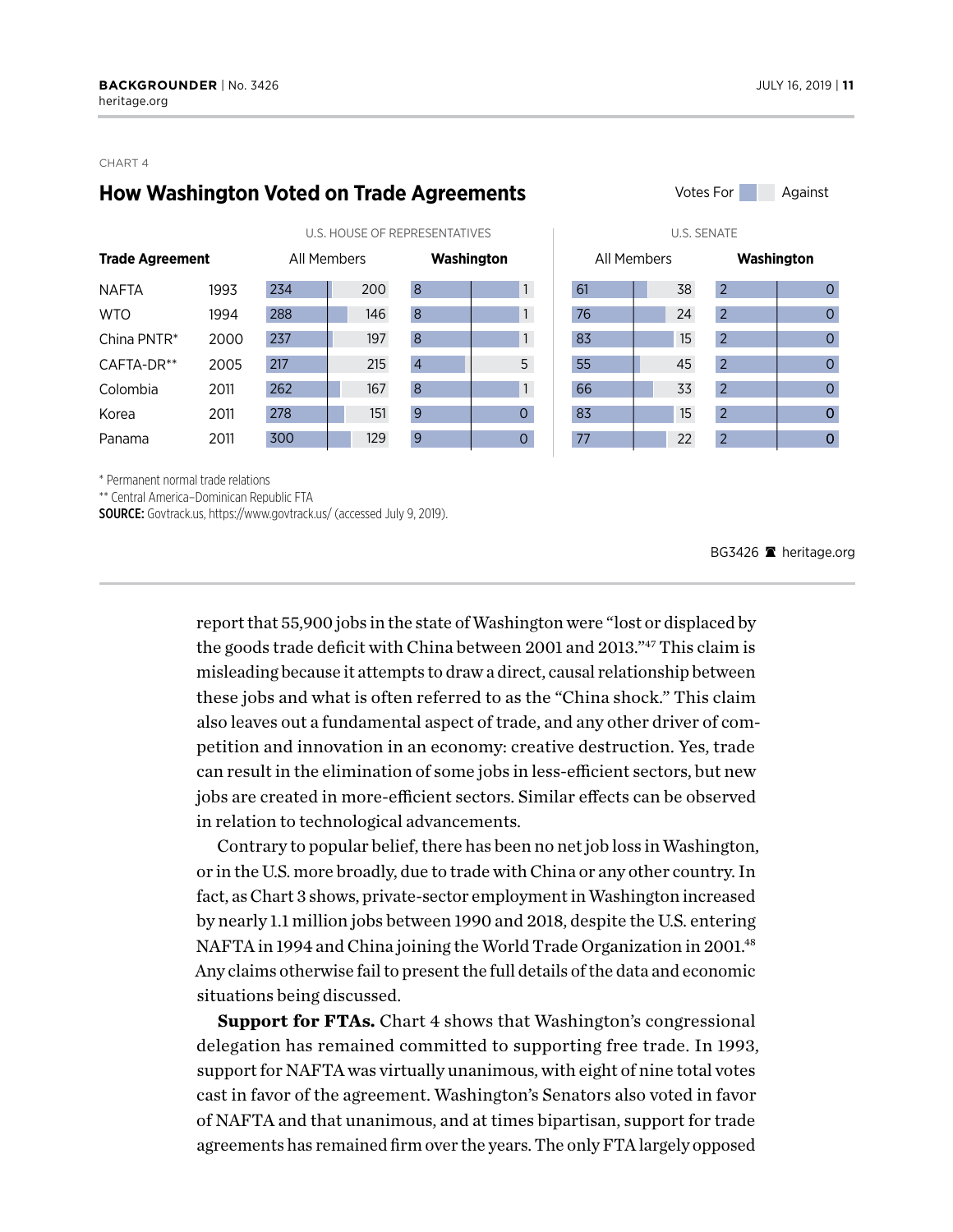by Washington House Members was the Dominican Republic–Central America FTA, which fell mostly along party lines.

Congress could have the opportunity to decide the fate of several new trade agreements, including the renegotiated NAFTA, called the USMCA. The Trump Administration also notified Congress of its intent to negotiate trade agreements with Japan, the European Union, and the United Kingdom early last year. These negotiations will take time, but Washington's delegation is positioned to play a vital role in the process, given that Senator Maria Cantwell (D–WA) sits on the Senate Finance Committee, which has jurisdiction over trade matters.

## Conclusion

The benefits of trade for Washington are undeniable, and the nearly unanimous support for free trade agreements by the state's congressional delegation is evidence of that. New trade agreements and the elimination of tariffs imposed by the Trump Administration would contribute to the already positive relationship between trade and the economy in Washington.

Members should remember that trade is really about increasing the freedom of individuals to buy and sell without government intervention. As new trade agreements are being considered and negotiated, eliminating trade barriers, not erecting new ones, should be the objective. It is also in the interest of Washington State for the tariffs imposed by the Trump Administration to be eliminated as soon as possible.

**Tori K. Whiting** is Jay Van Andel Trade Economist in the Thomas A. Roe Institute for Economic Policy Studies, of the Institute for Economic Freedom, at The Heritage Foundation. Patrick Tyrrell is Research Coordinator in the Center for International Trade and Economics (CITE), of the Kathryn and Shelby Cullom Davis Institute for National Security and Foreign Policy, at The Heritage Foundation. Rachael Wolpert is Executive Assistant to the Vice President of the Institute for Economic Freedom. Anthony B. Kim is editor of the *Index of Economic Freedom* and Research Manager in CITE. Jordan Parrish, a member of The Heritage Foundation's Young Leaders Program, made valuable contributions to this *Backgrounder*.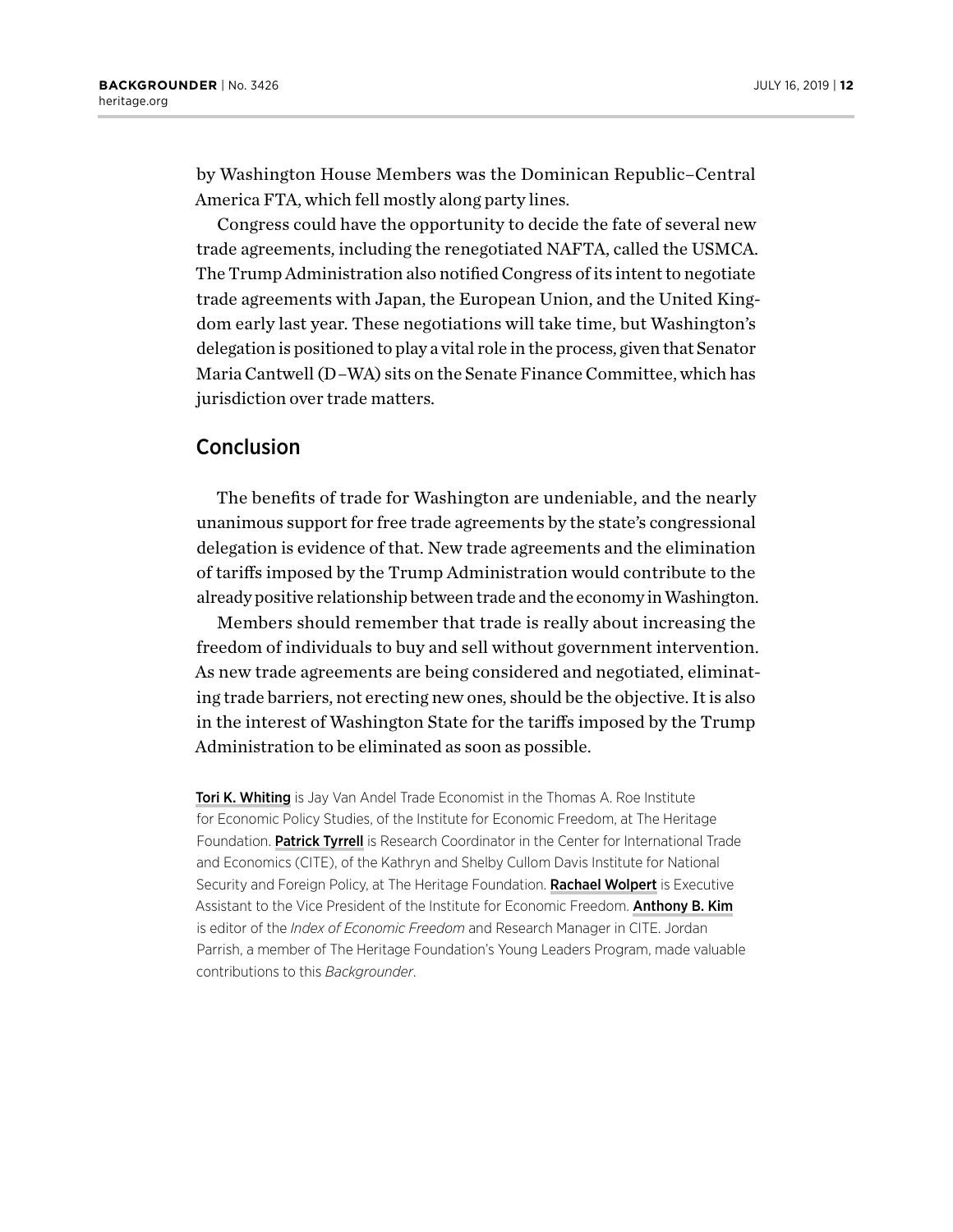## Endnotes

- 1. Based on author calculations, including jobs associated with goods and services exports, as well as investment. International Trade Administration, "Washington Exports, Jobs, and Foreign Investment Report," February 2018, pp. 1 and 2, <https://www.trade.gov/mas/ian/statereports/states/wa.pdf> (accessed July 1, 2019), and Coalition of Service Industries, "U.S. Services Exports: Boosting the Economy—Washington," [https://servicescoalition.org/](https://servicescoalition.org/images/Exports_project/2019_State_Exports/CSI_State_Report_WA.pdf) [images/Exports\\_project/2019\\_State\\_Exports/CSI\\_State\\_Report\\_WA.pdf](https://servicescoalition.org/images/Exports_project/2019_State_Exports/CSI_State_Report_WA.pdf) (accessed July 1, 2019).
- 2. Daniel Workman, "America's Top 20 Export States," World's Top Exports, July 5, 2019, [http://www.worldstopexports.com/americas-top-20-export](http://www.worldstopexports.com/americas-top-20-export-states/)[states/](http://www.worldstopexports.com/americas-top-20-export-states/) (accessed July 10, 2019), and International Trade Administration, "Washington Exports, Jobs, & Foreign Investment," February 2018, [https://](https://www.trade.gov/mas/ian/statereports/states/wa.pdf) [www.trade.gov/mas/ian/statereports/states/wa.pdf](https://www.trade.gov/mas/ian/statereports/states/wa.pdf) (accessed July 10, 2019).
- 3. International Trade Administration, "Washington Exports, Jobs, and Foreign Investment Report," February 2018, pp. 1 and 2, [https://www.trade.gov/](https://www.trade.gov/mas/ian/statereports/states/wa.pdf) [mas/ian/statereports/states/wa.pdf](https://www.trade.gov/mas/ian/statereports/states/wa.pdf) (accessed July 1, 2019).
- 4. Coalition of Service Industries, "U.S. Services Exports: Washington," [https://servicescoalition.org/images/Exports\\_project/2019\\_State\\_Exports/](https://servicescoalition.org/images/Exports_project/2019_State_Exports/CSI_State_Report_WA.pdf) [CSI\\_State\\_Report\\_WA.pdf](https://servicescoalition.org/images/Exports_project/2019_State_Exports/CSI_State_Report_WA.pdf) (accessed May 28, 2019), and Coalition of Service Industries, "U.S. Services Exports: Boosting the Economy—Washington," [https://servicescoalition.org/images/Exports\\_project/2019\\_State\\_Exports/CSI\\_State\\_Report\\_WA.pdf](https://servicescoalition.org/images/Exports_project/2019_State_Exports/CSI_State_Report_WA.pdf) (accessed July 1, 2019).
- 5. International Trade Administration, "Washington Exports, Jobs, and Foreign Investment Report," February 2018, [https://www.trade.gov/mas/ian/](https://www.trade.gov/mas/ian/statereports/states/wa.pdf) [statereports/states/wa.pdf](https://www.trade.gov/mas/ian/statereports/states/wa.pdf) (accessed July 10, 2019).
- 6. U.S. Department of Commerce, International Trade Administration, "Washington Exports, Jobs, & Foreign Investment," and U.S. Census Bureau, "State Exports from Washington," https://www.census.gov/foreign-trade/statistics/state/data/wa.html#comm (accessed May 28, 2019).

7. Ibid.

- 8. Daniel Workman, "Washington State's Top 10 Exports," World's Top Exports, June 16, 2019, [http://www.worldstopexports.com/washington-states-top-](http://www.worldstopexports.com/washington-states-top-10-exports/)[10-exports/](http://www.worldstopexports.com/washington-states-top-10-exports/) (accessed July 10, 2019).
- 9. News release, "Boeing Hires More than 8,500 New Washington Employees in 2018," Boeing, January 31, 2019, [https://www.boeing.com/company/](https://www.boeing.com/company/about-bca/washington/employment-numbers-2018.page) [about-bca/washington/employment-numbers-2018.page](https://www.boeing.com/company/about-bca/washington/employment-numbers-2018.page) (accessed July 10, 2019).
- 10. Economic Research Service, "State Export Data,"<http://www.ers.usda.gov/data-products/state-export-data.aspx>(accessed May 28, 2019).

11. Ibid.

- 12. Economic Research Service, "State Export Data."
- 13. U.S. Department of Agriculture, "2018 Washington Annual Statistical Bulletin," October, 2018, p. 2, [https://www.nass.usda.gov/Statistics\\_by\\_State/Washington/](https://www.nass.usda.gov/Statistics_by_State/Washington/Publications/Annual_Statistical_Bulletin/2018/WA_annual%20bulletin%202018.pdf) [Publications/Annual\\_Statistical\\_Bulletin/2018/WA\\_annual%20bulletin%202018.pdf](https://www.nass.usda.gov/Statistics_by_State/Washington/Publications/Annual_Statistical_Bulletin/2018/WA_annual%20bulletin%202018.pdf) (accessed July 15, 2019), and LetsGrowTogether, "Washington State Leads Nation in Red Raspberry Production," <http://letsgrowtogether.ws/washington-state-wins-with-red-raspberries/> (accessed July 15, 2019).
- 14. Statistic is for the year 2012. U.S. Department of Agriculture, National Agricultural Statistics Service, "Washington State, Government Programs, Federal–Receipts, Measured in \$," [https://www.nass.usda.gov/Quick\\_Stats/CDQT/chapter/2/table/1/state/WA](https://www.nass.usda.gov/Quick_Stats/CDQT/chapter/2/table/1/state/WA) (accessed May 28, 2019).
- 15. U.S. Department of Agriculture, National Agricultural Statistics Service, "Farm Operations–Number of Operations," [https://www.nass.usda.gov/Quick\\_](https://www.nass.usda.gov/Quick_Stats/CDQT/chapter/2/table/1/state/WA%20) [Stats/CDQT/chapter/2/table/1/state/WA](https://www.nass.usda.gov/Quick_Stats/CDQT/chapter/2/table/1/state/WA%20) (accessed May 28, 2019).
- 16. "Washington State Has Much to Lose in Trade War," *The Seattle Times*, April 16. 2018, [https://www.seattletimes.com/opinion/editorials/washington](https://www.seattletimes.com/opinion/editorials/washington-state-has-much-to-lose-in-trade-war/)[state-has-much-to-lose-in-trade-war/](https://www.seattletimes.com/opinion/editorials/washington-state-has-much-to-lose-in-trade-war/) (accessed May 28, 2019).
- 17. Don C. Brunell, "Washington Farmers Need Tariff Relief," *The Courier-Herald*, January 28, 2019, [http://www.courierherald.com/business/washington](http://www.courierherald.com/business/washington-farmers-need-tariff-relief-don-brunell/)[farmers-need-tariff-relief-don-brunell/](http://www.courierherald.com/business/washington-farmers-need-tariff-relief-don-brunell/) (accessed May 28, 2019).
- 18. Gene Johnson, "Tariffs Have Varying Fallout in Trade-Heavy Washington State," *U.S. News and World Report*, May 20, 2019, [https://www.usnews.com/](https://www.usnews.com/news/us/articles/2019-05-20/tariffs-have-complicated-fallout-in-trade-heavy-washington) [news/us/articles/2019-05-20/tariffs-have-complicated-fallout-in-trade-heavy-washington](https://www.usnews.com/news/us/articles/2019-05-20/tariffs-have-complicated-fallout-in-trade-heavy-washington) (accessed July 2, 2019).
- 19. United States Census Bureau, "Foreign Trade: State Imports for Washington," 2018, [https://www.census.gov/foreign-trade/statistics/state/data/](https://www.census.gov/foreign-trade/statistics/state/data/imports/wa.html) [imports/wa.html](https://www.census.gov/foreign-trade/statistics/state/data/imports/wa.html) (accessed July 10, 2019).
- 20. Ibid., and Business Roundtable, "Washington Depends on Trade with Canada and Mexico," 2019, [https://s3.amazonaws.com/brt.org/BRT\\_](https://s3.amazonaws.com/brt.org/BRT_CanMex_2019_WA.pdf) CanMex 2019 WA.pdf (accessed July 10, 2019).
- 21. U.S. International Trade Commission, "Interactive Tariff and Trade DataWeb,"<https://dataweb.usitc.gov/>(accessed August 29, 2017).
- 22. Authors' calculations based on Federal Reserve Bank of St. Louis data,<https://fred.stlouisfed.org/series/WAPCECLTH> (accessed May 28, 2019).
- 23. Jason Furman, Katheryn Russ, and Jay Shambaugh, "US Tariffs Are an Arbitrary and Regressive Tax," VoxEU, January 12, 2017, http://voxeu.org/article/ us-tariffs-are-arbitrary-and-regressive-tax#.WHeSA6D-zQw.twitter (accessed May 28, 2019).
- 24. Office of the U.S. Trade Representative, "Request for Comments Concerning Proposed Modification of Action Pursuant to Section 301: China's Acts, Policies, and Practices Related to Technology Transfer, Intellectual Property, and Innovation," *Federal Register*, Vol. 84, No. 96 (May 17, 2019), p. 22564, [https://www.govinfo.gov/content/pkg/FR-2019-05-17/pdf/2019-10191.pdf](https://www.govinfo.gov/content/pkg/FR-2019-05-17/pdf/2019-10191.pdf%20) (accessed May 17, 2019).